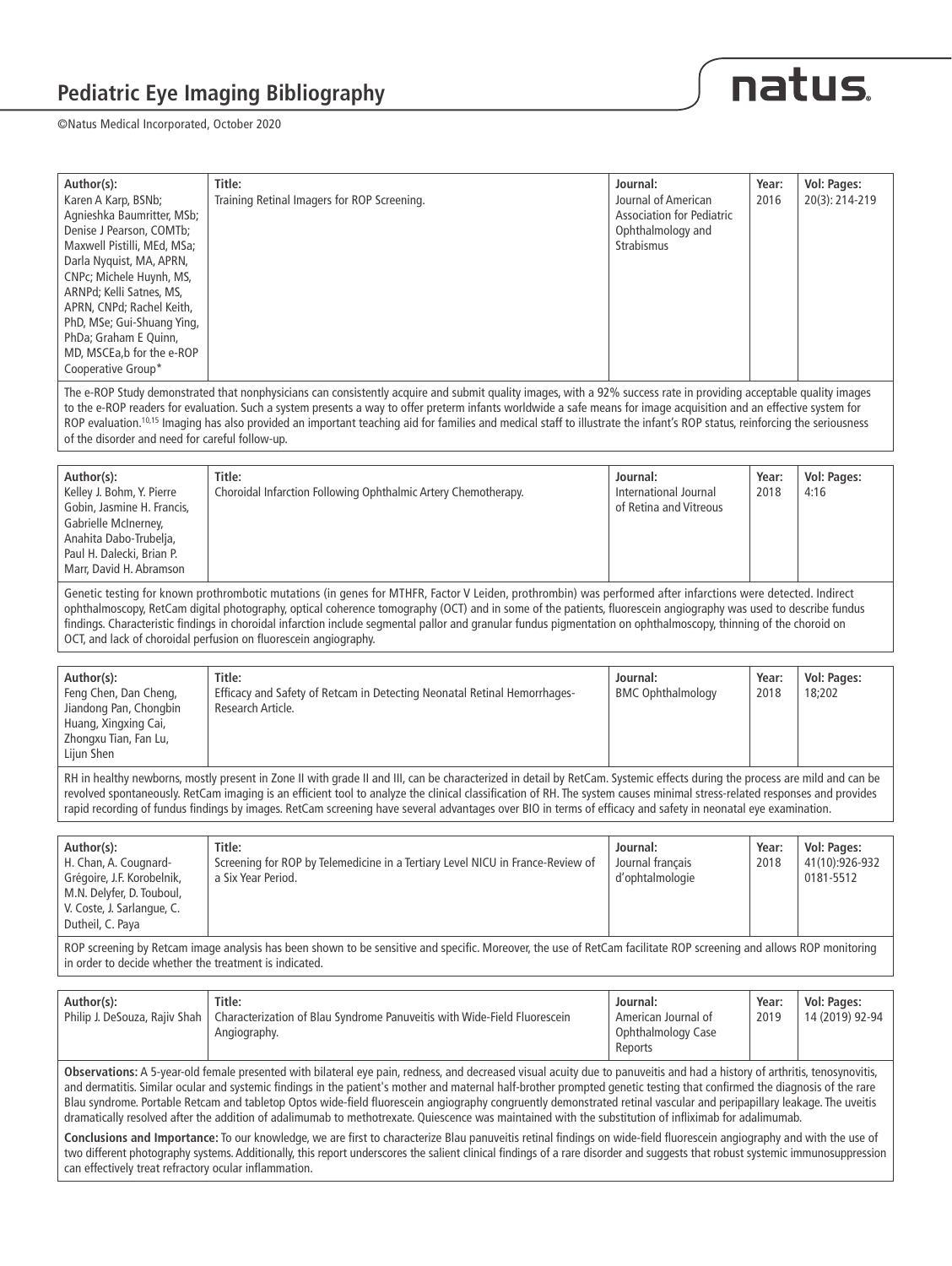| Author(s):<br>Simar Rajan Singh, MS;<br>Kalaivani Jayakumar, MBBS;<br>Sahil Jain, MS; Atul Arora,<br>MS; Sonam Yangzes, MS;<br>Deeksha Katoch, MS;<br>Mangat Ram Dogra, MS;<br>Mohit Dogra, MS                                                                                                                                                                                                                                                                                                                                                                                                                                                                                                                                                                                                                                                                                                                                                                                                                                                                                                                                                                                                                                                                                 | Title:<br>Diagnosis and Treatment of Bilateral Coats Disease in a 5-year-old girl.                                                                                                                                                                                                                                                                                                                                                                               | Journal:<br>Journal of American<br><b>Association for Pediatric</b><br>Ophthalmology and<br><b>Strabismus</b> | Year:<br>2019 | Vol: Pages:<br>23, Issue 4;<br>Pages 243-245 |
|--------------------------------------------------------------------------------------------------------------------------------------------------------------------------------------------------------------------------------------------------------------------------------------------------------------------------------------------------------------------------------------------------------------------------------------------------------------------------------------------------------------------------------------------------------------------------------------------------------------------------------------------------------------------------------------------------------------------------------------------------------------------------------------------------------------------------------------------------------------------------------------------------------------------------------------------------------------------------------------------------------------------------------------------------------------------------------------------------------------------------------------------------------------------------------------------------------------------------------------------------------------------------------|------------------------------------------------------------------------------------------------------------------------------------------------------------------------------------------------------------------------------------------------------------------------------------------------------------------------------------------------------------------------------------------------------------------------------------------------------------------|---------------------------------------------------------------------------------------------------------------|---------------|----------------------------------------------|
| Young patients with Coats disease who have macular exudates or large areas of retinal detachment tend to have a poor visual prognosis. Therapy is targeted toward<br>preventing total detachment or neovascular glaucoma. <sup>5</sup> Early stages of disease benefit from FA-guided laser photocoagulation of telangiectasias, as performed in our<br>patient. This case highlights the fact that Coats disease can present atypically in girls, with bilateral ocular involvement. Pediatric patients with retinal exudative<br>pathologies should be examined under anesthesia and imaged with RetCam FA to diagnose and treat these diseases as early as possible.                                                                                                                                                                                                                                                                                                                                                                                                                                                                                                                                                                                                        |                                                                                                                                                                                                                                                                                                                                                                                                                                                                  |                                                                                                               |               |                                              |
| Author(s):<br>Linda A Morgan, Samiksha<br>Fouzdar Jain, Austin Svec,<br>Claire Svec, Suzanne B<br>Haney, Sandra Allbery, Robin<br>High, Donny W Suh                                                                                                                                                                                                                                                                                                                                                                                                                                                                                                                                                                                                                                                                                                                                                                                                                                                                                                                                                                                                                                                                                                                            | Title:<br>Clinical comparison of ocular and systemic findings in diagnosed cases of<br>abusive and non-abusive head trauma.                                                                                                                                                                                                                                                                                                                                      | Journal:<br>Clinical Ophthalmology                                                                            | Year:<br>2018 | Vol: Pages:<br>12, 1505-1510                 |
| Retinal images were taken using Retcam III (Clarity Medical Systems, Pleasanton, CA, USA) in both groups. Retinal images and data were reviewed and recorded by a<br>pediatric ophthalmologist. The following factors were collected and compared between the AHT and NAHT groups: head injury sequela, including fractures and SDHs;<br>retinal and vitreous hemorrhages and associated systemic findings. Zone of retinal involvement was defined similarly to the description used for retinopathy of prematurity:<br>zone I is the circle that has a radius twice the distance of the optic disk to the macula; zone II extends anteriorly to the nasal ora serrata; zone III is the remainder of the<br>temporal retina.                                                                                                                                                                                                                                                                                                                                                                                                                                                                                                                                                  |                                                                                                                                                                                                                                                                                                                                                                                                                                                                  |                                                                                                               |               |                                              |
| Author(s):<br>Lisa C. Bain, MD; Alexandria<br>I. Kristensen-Cabrera, BS;<br>Henry C. Lee, MD, MS                                                                                                                                                                                                                                                                                                                                                                                                                                                                                                                                                                                                                                                                                                                                                                                                                                                                                                                                                                                                                                                                                                                                                                               | Title:<br>A Qualitative Analysis of Challenges and Successes in Retinopathy of<br>Prematurity Screening.                                                                                                                                                                                                                                                                                                                                                         | Journal:<br>American Journal of<br>Perinatology Reports                                                       | Year:<br>2018 | Vol: Pages:<br>8:e128-e133                   |
| Telemedicine is a new innovation that has been identified as an adjunct to in-person ROP screening. Studies have shown telemedicine for ROP to be both safe and effective.<br>It may help address ongoing unmet clinical needs seen in ROP screening. Furthermore, due to the subjective nature of ROP screening, having one offsite ophthalmologist<br>might also decrease variation in interpretations of retinal images.                                                                                                                                                                                                                                                                                                                                                                                                                                                                                                                                                                                                                                                                                                                                                                                                                                                    |                                                                                                                                                                                                                                                                                                                                                                                                                                                                  |                                                                                                               |               |                                              |
| Author(s):<br>Yoshihiro Yonekawa, MD;<br>Benjamin J. Thomas, MD;<br>Aristomenis Thanos, MD;<br>Bozho Todorich, MD, PHD;<br>Kimberly A. Drenser, MD, PHD;<br>Michael T. Trese, MD;<br>Antonio Capone, JR., MD                                                                                                                                                                                                                                                                                                                                                                                                                                                                                                                                                                                                                                                                                                                                                                                                                                                                                                                                                                                                                                                                   | Title:<br>Retina the cutting edge in ROP care.                                                                                                                                                                                                                                                                                                                                                                                                                   | Journal:<br>Retina, the Journal of<br><b>Retinal and Vitreous</b><br><b>Diseases</b>                          | Year:<br>2017 | Vol: Pages:<br>$0:1-18,2017$                 |
| Bedside examination with binocular indirect ophthalmoscopy has been the gold standard for ROP screening. However, there is an increasing discordance between the<br>number of premature infants requiring screening and the number of ophthalmologists performing it. Communities with limited access to ROP providers may be burdensome<br>to isolated providers covering multiple hospitals over wide geographic areas. Lower volume and lower acuity NICUs may also not provide physicians tasked with disease<br>surveillance with adequate experience in managing atypical or advanced stages. Photographic screening using digital fundus imaging addresses these logistic issues.<br>Neonatal intensive care unit staff can be trained to obtain fundus images that can be forwarded to the ROP provider for interpretation. Infants with ROP findings severe<br>enough to require bedside examination or treatment can be promptly and efficiently identified. Images of challenging cases could be easily sent for expert consultants in<br>a timely manner. Inherently related to this topic is the complex medicolegal climate surrounding ROP. Photodocumentation is a method of demonstrating sound clinical<br>practice and judgment, should legal action occur. |                                                                                                                                                                                                                                                                                                                                                                                                                                                                  |                                                                                                               |               |                                              |
| Author(s):<br>Gaurav Bhardwaj, PhD,<br>FRANZCO; Mark B. Jacobs,<br>MD, FRANZCO; Frank J.<br>Martin, FRANZCO, FRACS;<br>Kieran T. Moran, MBBCh,<br>FRACP; Kristina Prelog,<br>MBBS, FRANZCO; Craig<br>Donaldson, FRANZCO,<br>FRACS; Ute Vollmer-Conna,<br>BSc (Psych), PhD; Minas T.<br>Coroneo, MD, FRACS                                                                                                                                                                                                                                                                                                                                                                                                                                                                                                                                                                                                                                                                                                                                                                                                                                                                                                                                                                      | Title:<br>Photographic Assessment of Retinal Hemorrhages in Infant Head Injury-<br>Childhood Hemorrhagic Retinopathy Study.<br>A major strength of this study is that in all patients findings were verified by more than one observer. A large proportion of patients (81%), and all those who had RH, had<br>digital photographic documentation. This allowed us to study the pattern of retinal findings in greater detail than has been previously possible. | Journal:<br>Journal of American<br><b>Association for Pediatric</b><br>Ophthalmology and<br><b>Strabismus</b> | Year:<br>2017 | Vol: Pages:<br>21:28-33                      |